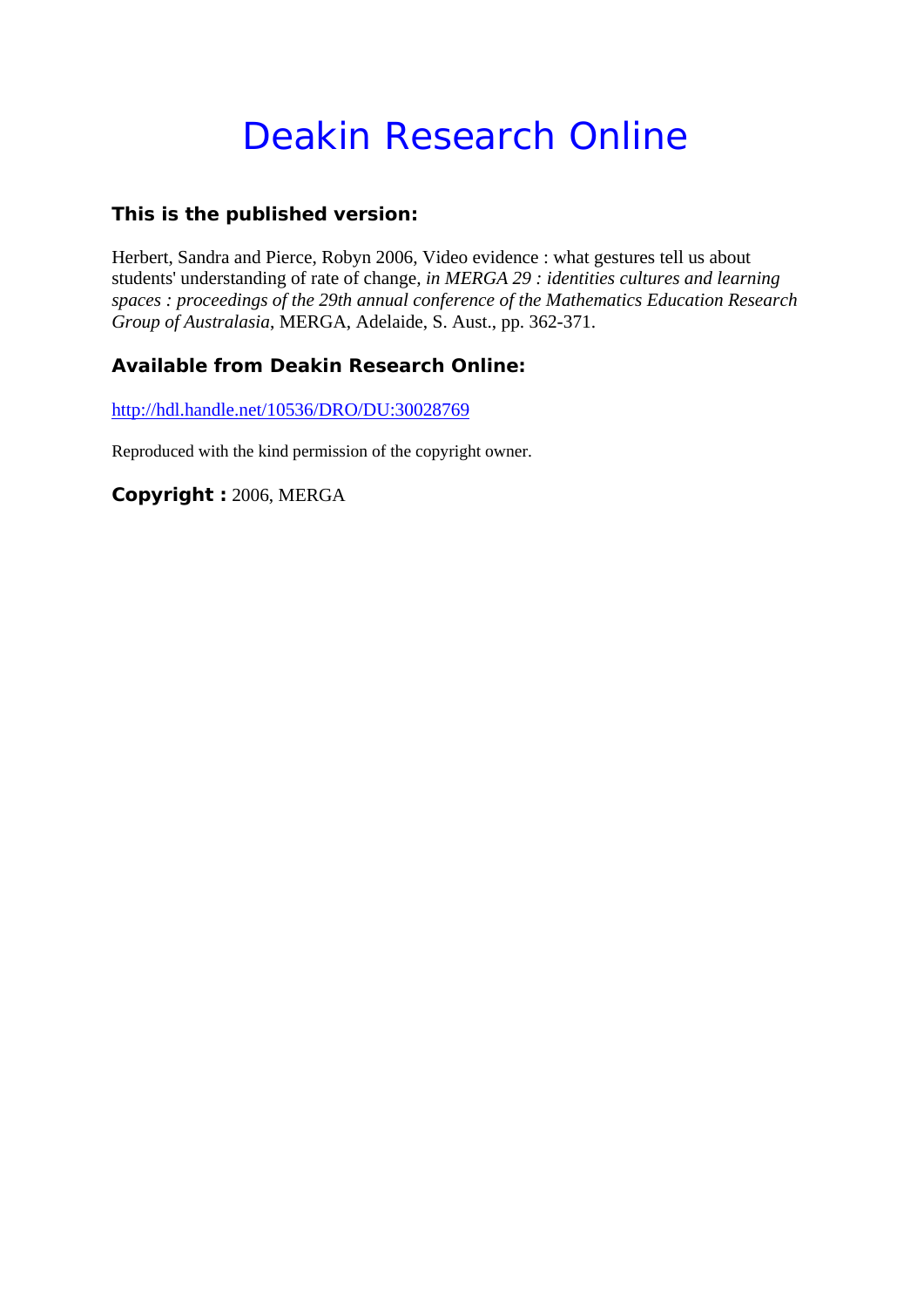# Video Evidence: What Gestures Tell us About Students' Understanding of Rate of Change

| Sandra Herbert                                          | Robyn Pierce                       |
|---------------------------------------------------------|------------------------------------|
| University of Ballarat                                  | University of Melbourne            |
| <s.herbert@ballarat.edu.au></s.herbert@ballarat.edu.au> | $\langle$ r.pierce@unimelb.edu.au> |

This paper reports on insights into students' understanding of the concept of rate of change, provided by examining the gestures made, by 25 Year 10 students, in videorecorded interviews. Detailed analysis, of both the sound and images, illuminates the meaning of rate-related gestures. Findings indicate that students often use the symbols and metaphors of gesture to complement, supplement, or even contradict verbal descriptions. Many students demonstrated, by the combination of their words and gestures, a sound qualitative understanding of constant rate, with a few attempting to quantify rate. The interpretation of gestures may provide teachers with a better understanding of the progress in their students' thinking.

#### *Introduction*

Rate of change, with its many everyday applications, is an important concept throughout the mathematics curriculum. However it is fundamental to the understanding of early calculus: without a conceptual understanding of rate of change differentiation becomes an exercise in applying rules and executing routines. This paper reports on data, from a larger study, collected to explore the variation in precalculus students' understandings of rate of change. Experience (e.g., Kelly, Singer, Hicks, & Goldin-Meadow, 2002) has shown that analysing students' gestures as well as their utterances will provide greater insight into their thinking. In this paper, five gesture episodes are considered in detail. The aim of the exercise was to identify complementary, supplementary, or conflicting information conveyed by the students' gestures that was not conveyed by the oral text.

The section of the interviews that forms the focus of this paper provides data relating to students' understanding of rate of change in a non-motion context. The scenario was classified as "non-motion" because, for this example, the students were not asked to discuss change in position over time. Detailed analysis, of both the sound and images, of video-recorded interviews with individual students as they explained their reasoning about a computer-based simulation, provides insights into their thinking. Dynamic geometry (Geometers' SketchPad) was used to simulate a blind blocking sunlight coming in a window. This scenario provided a focus for each student's explanations as they grappled with the words needed to describe rate of change in the area of window exposed as the blind is raised, allowing sunlight to enter.

In the following sections, the conceptual framework is described; details of the interviews and the computer-based simulation are provided; and the manner in which the results can be analysed, by attending to gesture, is discussed.

#### *Rate of Change*

In this section we draw attention to students' likely school mathematics background related to rate of change; its importance as a pre-calculus concept; and the rationale for choosing to ask the students to discuss a "non-motion" scenario.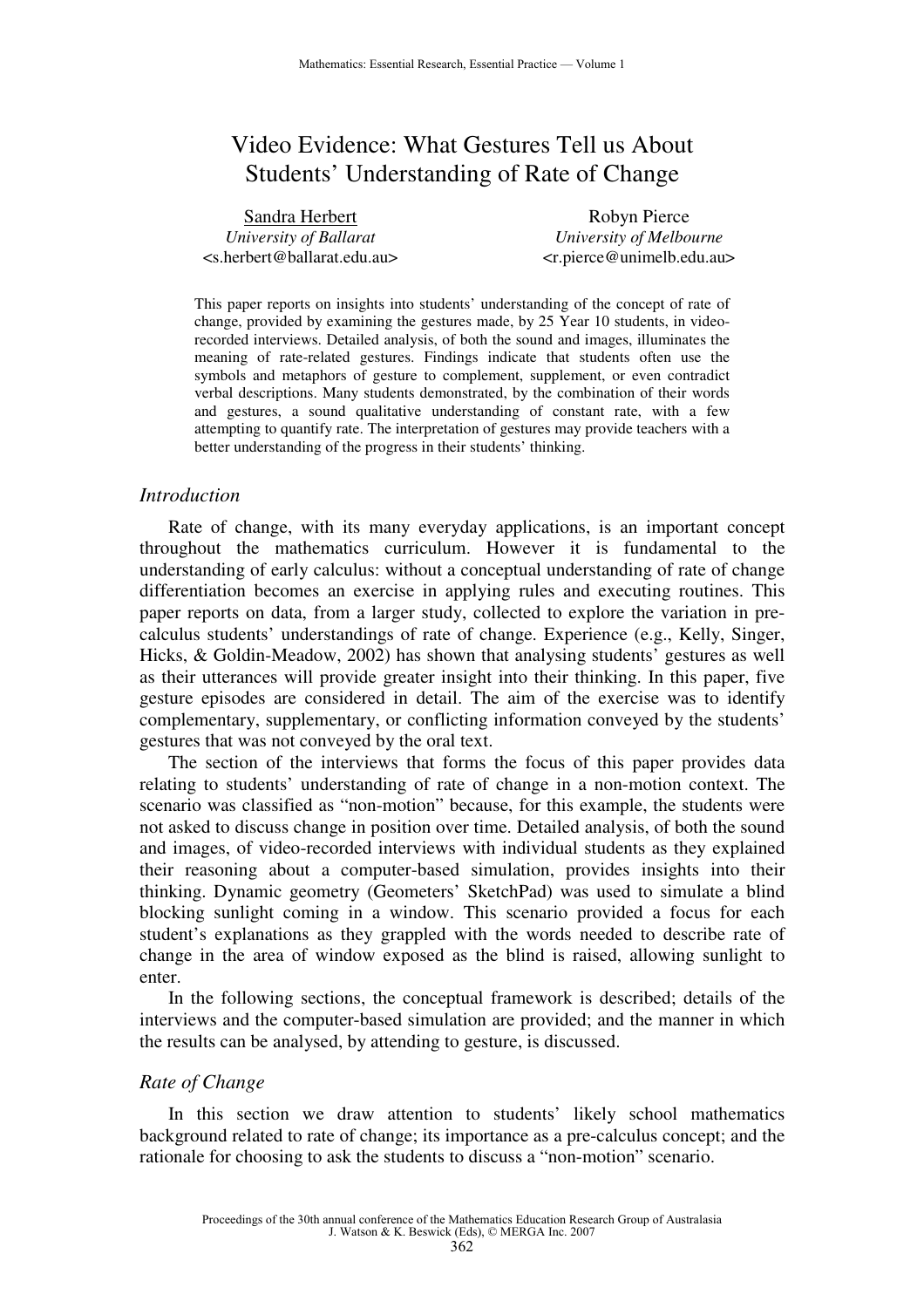According to the curriculum advisory documents (Victorian Curriculum and Assessment Authority (VCAA), 2005) and text books (Bull, Howes, Kimber, Nolan, & Noonan, 2003) the students, in this study, would have studied rate of change in conjunction with ratio, proportion, and percentage, usually, in Year 8. The topic is included in texts for that level. Typical of these is Bull et al. (2003) who describe rate as a measure of how one quantity changes with respect to another. This relationship between two changing quantities may be described qualitatively, such as increasing quickly, or quantitatively with units, such as dollars per year.

Researchers, writing about calculus students' understanding of rate of change, commonly provide more formal or more abstract definitions. For example, Hauger (1997) stresses the importance of the unit change in the independent variable resulting in a change in dependent variable. They consider this to be a very important foundational concept for a sound understanding of derivative.

The traditional approach (Thomas, 1969; 2008) to the introduction of derivative presents students with a formal, abstract definition and rule  $\int_{h\to 0}^{\text{lim}} (f(x+h)-f(x))/h$ , then requires students to manipulate the symbolic representations of functions. Some students become quite competent in this manipulation and can accurately produce the symbolic representation of the derivative, but may not appreciate its meaning and connection to other mathematical concepts studied in earlier years. Indeed, Tall (1991) asserts that although calculus is broken up into small chunks and presented in a sequential, logical (at least to the teacher who can see the whole picture) series of lessons, "students may see the pieces as they are presented in isolation, like separate pieces of a jigsaw puzzle for which no total picture is available" (p. 17). Students may not even be aware that there is a big picture.

It was evident in Pierce and Atkinson's (2003) study in which a number of students, who, when asked to prepare a worksheet for novice calculus students, based on a graphical computer simulation for the tangent to a trigonometric function, ignored rate of change and focused on a rule for differentiating polynomials! Making students aware of the big picture involves linking the new concept to their previous understandings (Hiebert & Carpenter, 1992), which, in the case of differentiation, means being aware of pre-calculus students' understandings about rate of change.

A typical abstract introduction is often then followed later by a motion (change in position over time) example where velocity is aligned with derivative. It appears to be assumed that speed is a well-understood, familiar concept on which to build an understanding of derivative. However, rate may also appear in non-motion contexts, such as the rate of change of area of a circle with change in radius.

This study explores pre-calculus students' thinking about rate of change, in a nonmotion context, by analysing video evidence. The next section discusses the reasons for choosing video as a data collection method.

#### *Data Collection Methods*

Data may be collected from a variety of sources such as: written tests or students' worksheets; teachers' reports; classroom observation; audio recording of interviews with teachers, individual students, pairs of students or small focus groups; and video. Each method has strengths and limitations. Even though video-recording interviews may be more time-intensive and problematic, for example, some students or their parents are less likely to give consent, the decision was made to use this method because video provides a comprehensive record for later detailed analysis.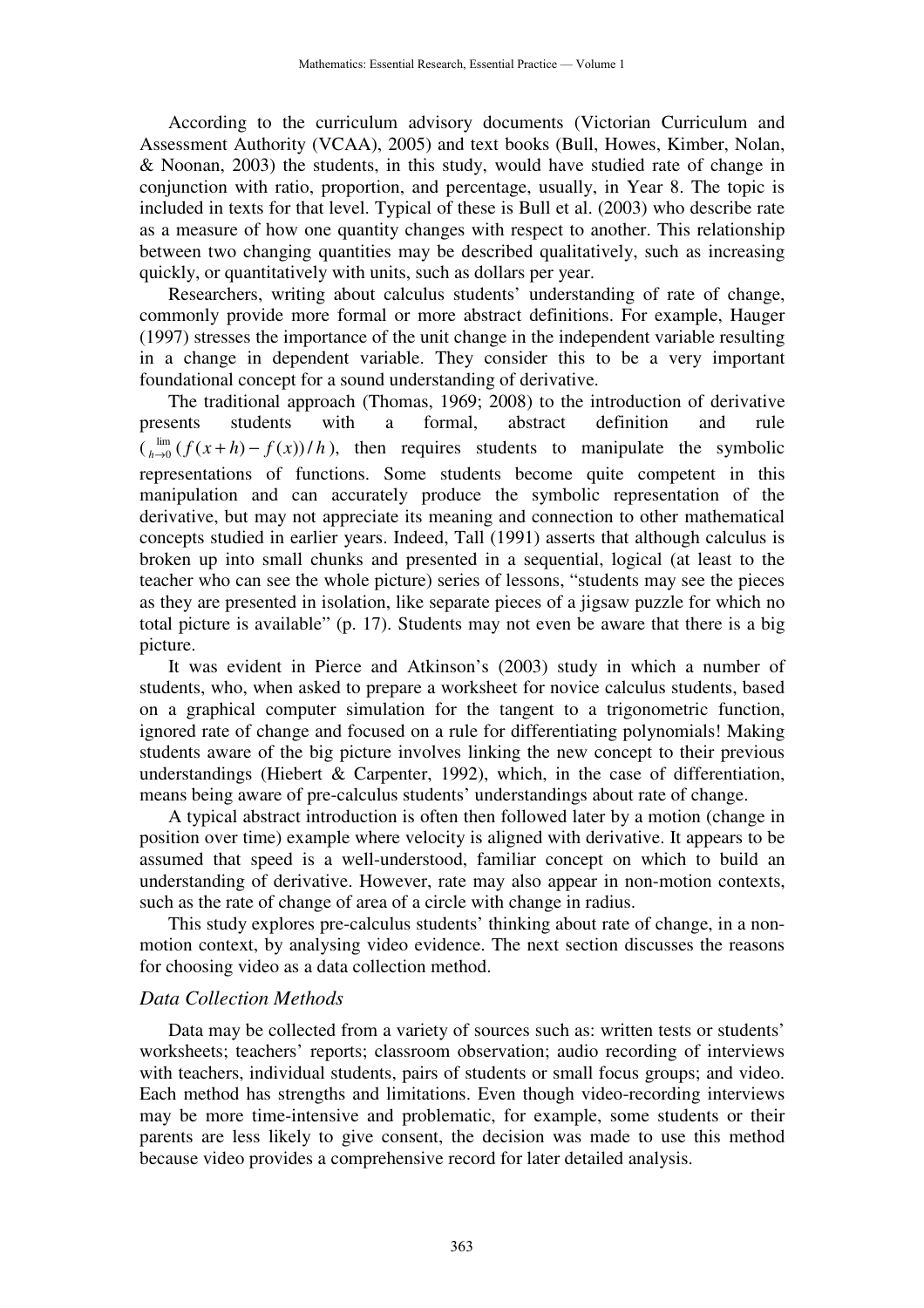Video enables the researcher to formulate interpretations of the gaps in the audio record. Data captured by video may provide a more comprehensive understanding of the learning demonstrated by students (Pea, 2006). Such data may include sound and images containing facial expressions, tone of voice and gestures, together giving insights into emotions and depth of understanding of concepts. Fine-grained analysis discloses insights into students' understanding not otherwise available (Alibali & Goldin-Meadow, 1993).

The next section explores how we may analyse the non-verbal data privileged by the videos.

#### *Gesture*

One of the advantages of using video for data collection is that it captures nonverbal communications. The importance of gestures, in conveying information regarding students' understanding of mathematical concepts, has become the focus of much research in recent years. Goldin-Meadow, Kim, and Singer (1999) assert the importance of teachers' gestures in the learning of mathematics in their study of eight teachers, teaching mathematical equivalence to students of age eight to ten years. Noble (2003) reports on the use of gestures in the development of the new mathematical knowledge of connecting graphs of motion with the student's own motion, for one student over three teaching episodes. Sabena (2004), who studied of secondary students understanding of the integral function, reports that gesture was instrumental to the development of this concept. Similarly, Arzarello, Robutti, and Bazzini (2005) suggest "students' cognitive activity is strongly marked by rich language and gesture production" (p. 64), as the 11- and 12-year-olds, in their study, construct "meanings related to the concept of function" (p. 55). They advocate that teachers should encourage the use of language, body-related motion, and gestures and include these in the planning of their lessons. Edwards (2005a), in her study of preservice teachers, reports that gestures played an important role in their recall of procedures related to fractions. Williams (2005) refers to "gesture as part of an integrated communication system with language and … mathematics" (p. 146). When interactions between students are videoed and the visual images are examined, these images may record instances where one student facilitates the learning of another, and possibly their own learning, by drawing their attention to a particular aspect of a task (Rasmussen, Stephen, & Allen, 2004).

Other researchers, such as Goldin-Meadow (2004) and Arzarello and Robutti (2004), also support the claim that the use of gesture aids an individual's learning of mathematics, perhaps by replacing some of the cognitive load of problem-solving or explanation with gesture (Goldin-Meadow, Nusbaum, Kelly, & Wagner, 2001). This suggests that gesture may not necessarily be used to convey information to another people, but also performs the function of assisting gesturers to clarify their own thoughts.

Of particular interest is that gestures may convey information that differs from the information provided by speech. Gestures may provide additional, complementary information, but may also contradict speech (Alibali & Goldin-Meadow, 1993). The gesture-speech mismatch may afford teachers an opportunity to guide students towards a more correct and complete understanding of a mathematical concept (Alibali, Flevares, & Goldin-Meadow, 1997). Hence, it is important for researchers and teachers to learn more about the hidden meanings of students' gestures (Kelly et al., 2002). However, the interpretation of gesture is often difficult as the gestures may be ambiguous (Williams & Wake, 2004). Interpretation may be facilitated by the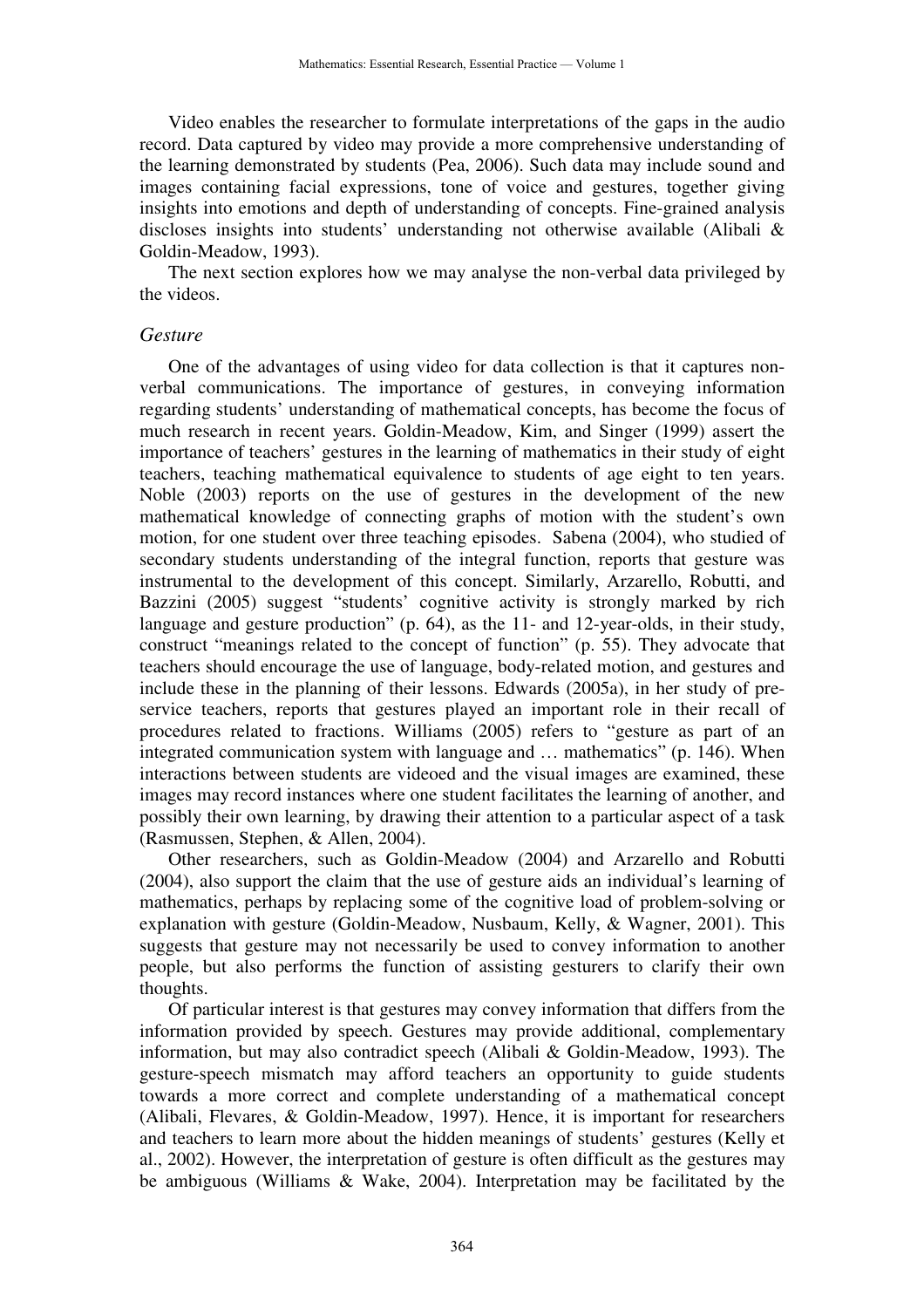classification of gestures. McNeill (1992) defines four gesture categories: beat giving emphasis; deitic or pointing; iconic imitating physical phenomena; and metaphoric, which represent meaning of some kind, but are less easy to interpret. Edwards (2005b) refers to the need for additional categories to enable clearer interpretation of students' gestures. She suggests that the iconic classification may be divided into iconicphysical, for iconic gestures matching physical phenomena, and iconic-symbolic, for iconic gestures referring to "a remembered written inscription for an algorithm or mathematical symbol" (p. 136). Further, she proposes "the nature of mathematics as a discipline may require an even more refined categorization of gestures" (p. 138). Indeed, Arzarello and Robutti (2004) define iconic-representational gestures, as gestures that refer "to a graphical representation of a phenomenon" (p. 307).

The next section describes the methodological considerations of this study.

#### *Method*

The seven students whose data are reported in detail this paper were selected from the 25 Year 10 students from five different secondary schools interviewed for the full study. These students were selected because the videos of their interviews demonstrate clear examples of gestures that were commonly used by many of the students in the study. A Geometers' Sketchpad (GSP) file simulating two windows with blinds (Figure 1) was prepared.



*Figure 1.* GSP simulation of windows.

The simulation shows two windows, one rectangular, one arched, both with blinds, which could be raised or lowered by dragging. This had the effect of changing the variables: area of sunlight and height of blind above the bottom of the window. Possible constant rate variation associated with the simulation was illustrated using multiple mathematical representations: numeric, graphic, and symbolic.

This simulation and a photograph of an arched window were used as catalysts to explore students' understanding of the constant rate of change. Similarly, the nonrectangular window was used to probe students' understanding of the differences between constant and variable rate. In this way, GSP facilitated exploration of constant and variable rate in multiple representations. These simulations, which were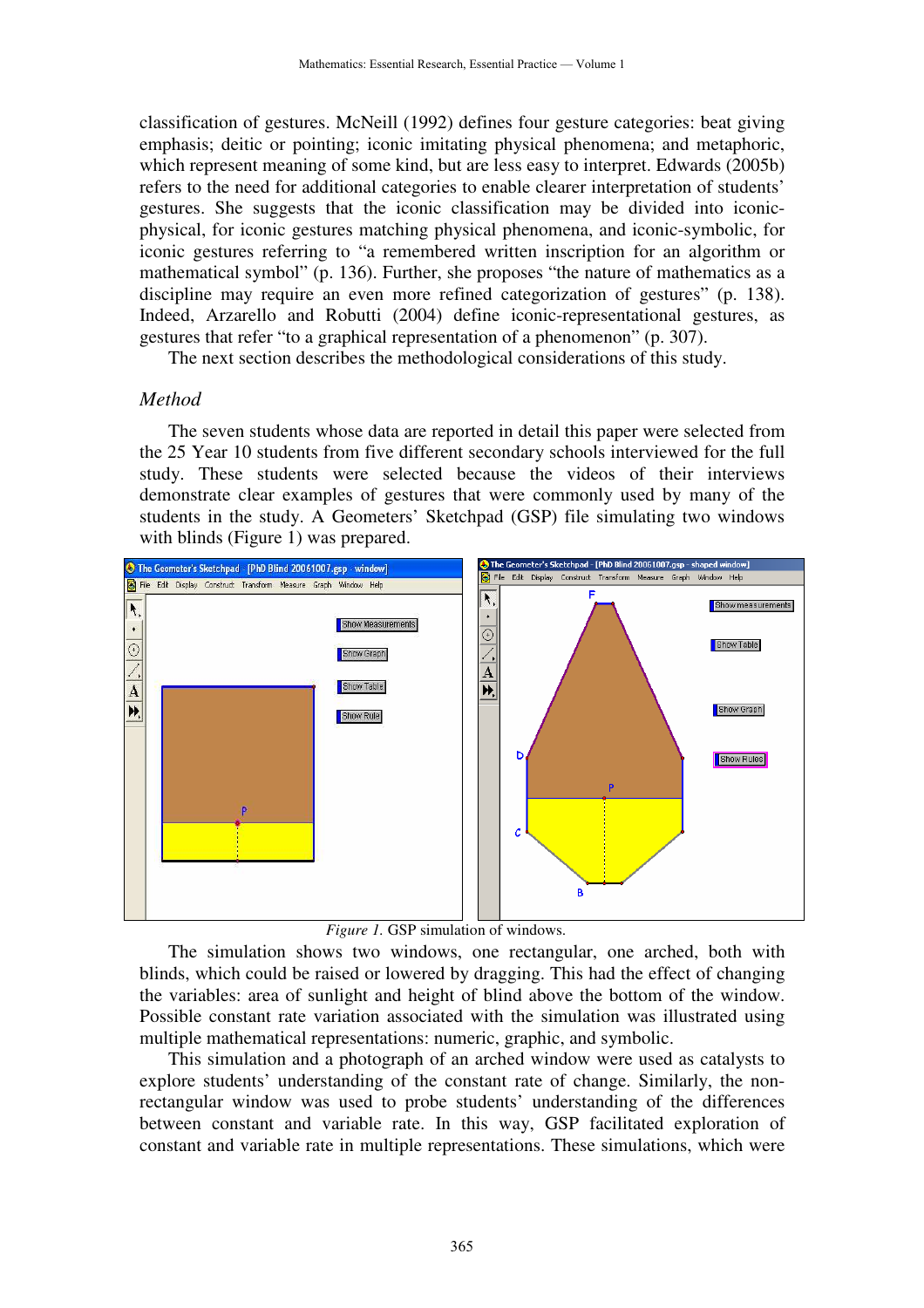first trialled by a pilot group of students, provided visual material for students to point to, in order to clarify their explanations of their understanding of rate.

Students were videoed as they responded to the interviewer (first author) who prompted them to discuss the rate of change in the area of sunlight exposed as the height of the blind was changed. Students were encouraged to explain their reasoning and think aloud as they were presented with different representational forms of rate of change: the simulation, table of values, graph, and symbolic rule.

The videos were each viewed several times and the students' use of gesture was coded and checked. Coding, as is detailed below, combined McNeill's (1992) deitic and metaphoric categories with the refinements of the iconic classification of iconicrepresentational (Arzarello & Robutti, 2004) and iconic-physical and iconic-symbolic (Edwards, 2005a). The five episodes described below (pseudonyms used) illustrate the complex use of gesture students called upon to supplement their utterances in order to explain their thinking about rate.

#### *Findings and Discussion*

In the twenty-five video-interviews recorded, one student gestured frequently, two students only used deitic gestures to indicate locations on the screen, and the remaining twenty-three students used deitic, iconic, and metaphoric gestures especially when struggling for words to describe their understanding. The simple deitic gestures add to the audio record by clarifying exactly what the students are referring to and emphasising the feature they see as important in their explanation of rate of change.



*Figure 2.* Rate-related gestures.

Many students used one hand to form a straight sided arch to represent small distances and two hands held apart for larger distances (Figure 2). These are examples of iconic-physical gestures (Edwards, 2005a). Many students employed what Rasmussen et al. (2004) chose to call a "slope hand gesture" (Figure 6) representing the shape of the linear graph. Rasmussen et al. (2004) found that this was commonly used by students to infer constant rate.

In addition to noting specific static forms of rate-related gestures seen in Figure 2, five gesture episodes were examined in greater detail. "Moving slope gesture" (Figure 3), where a hand was held straight and rigid with the arm pivoted at the elbow, when Annie was describing what the graph would look like if the window were narrower, indicated a change in constant rate in the same manner as Rasmussen et al. (2004) describe.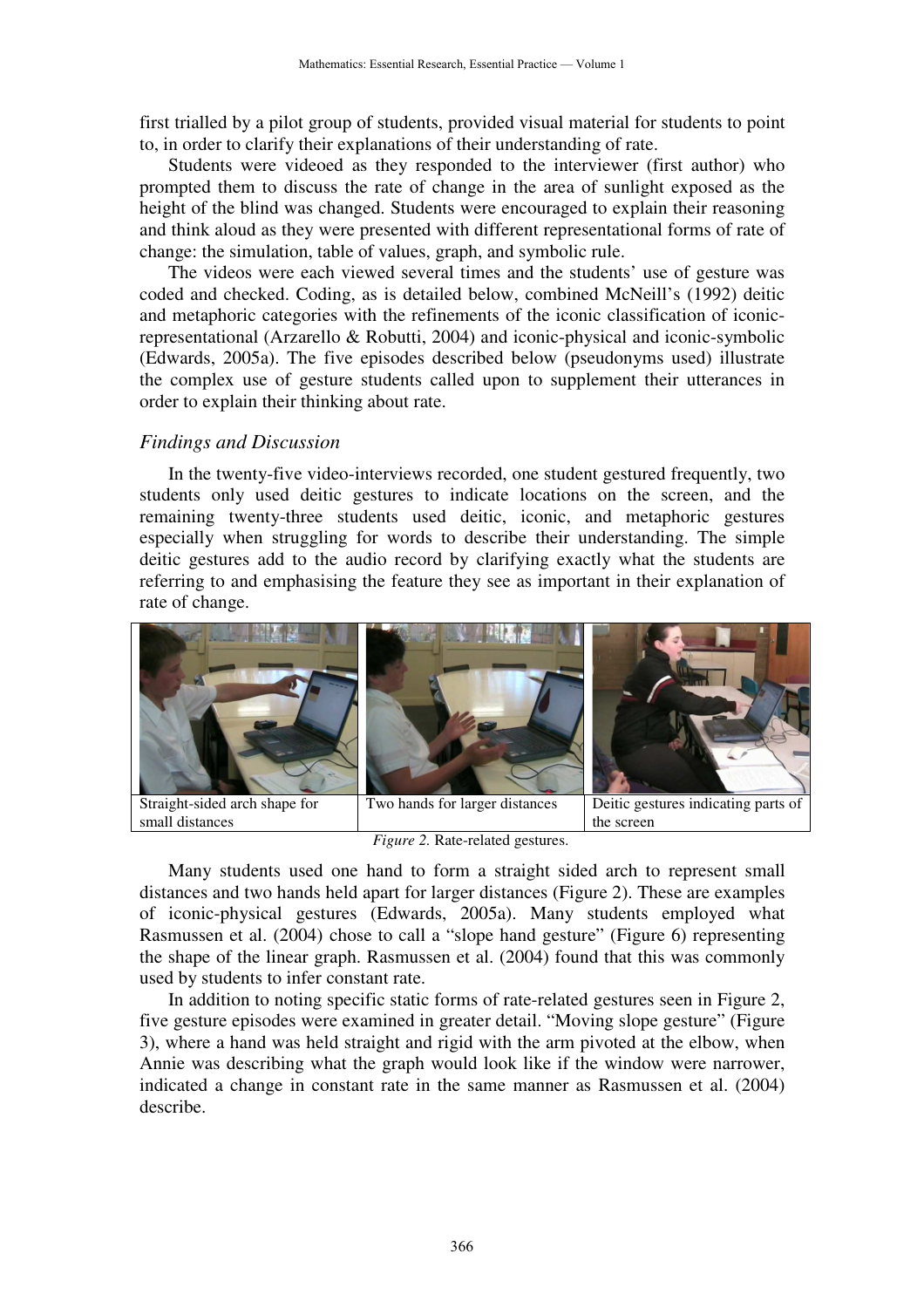

*Figure 3.* Moving slope gesture.

The next example demonstrates this student's thinking about the variables involved in this constant rate context.

Researcher: what does the table tell you about the rate that the height is changing? Jason: it goes up three point two meters [pause] every half a meter



It seems that Jason is using the same straight-sided arch shape others used to indicate a small distance, but in a different way. He seems to demonstrate a unit measurement by making a straight-sided arch shape with his right hand and matching that with three movements of the same-sized, straightsided arch shape with his left hand.

*Figure 4.* Speech-gesture mismatch.

In this episode (Figure 4), Jason's gestures and words do not match. He indicates the 0.5 m, from the table, with his right hand as he says "it goes up three point two meters" and makes just three movements with his right hand whilst saying the words "every half a meter". This may suggest that Jason is uncertain about which variable, area or height, is involved in the unit change. These arch gestures could be classified as iconicsymbolic, in this case, as they appear to represent a unit of measurement. However, this episode also suggests that he has some notion that rate involves a change in one variable related to the unit change of another variable. Such a gesture-speech mismatch may provide an opportunity for guidance by a teacher (Alibali & Goldin-Meadow, 1993) to clarify the variables.

Interestingly John, in Figure 5, when he was looking at the simulation of the nonrectangular window and describing the rate in the rectangular section of the window, also uses the same movement of the straight-sided arch gesture as Jason, as he talks about constant rate when referring to the rectangular section of the window.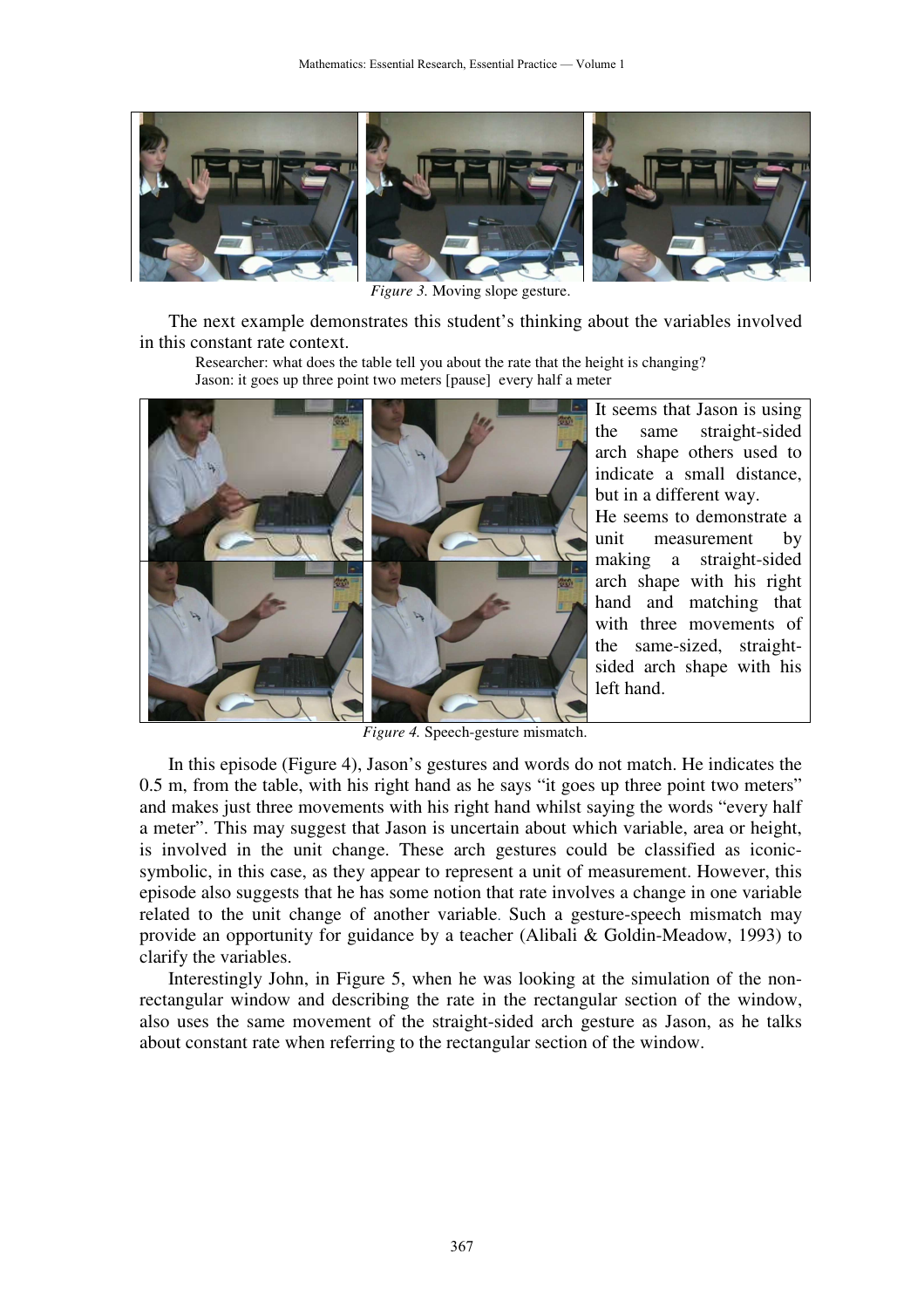

*Figure 5.* Constant rate gesture.

The next example demonstrates the manner in which gesture can be used to supplement words. There were many instances, in the data, of gesture being used in this way, as shown in Figure 6.



It appears Sue is grappling with the difference between graphs for constant and variable rate but does not have the words to express her understanding. She is using her hands to indicate what she is thinking. The iconic-representational gesture in the first frame (Figure 6) appears to represent the shape of the graph of constant rate. In the middle of Figure 6, her gesture is iconic-physical as she is showing the physical shape of the top of the window. Finally, in the right frame of Figure 6, the "slope hand gesture" is repeated, indicating her understanding that constant rate will result in a linear graph. Sue has identified the key difference in the two scenarios presented by a rectangular window and an arch window. Her gestures communicate her understanding, demonstrating her awareness that the graph for the curved section of the window would not be the same as the rectangular section. The distinction between the iconic-representational gesture and the iconic-physical gesture indicates that her thinking had not yet progressed to transferring her understanding of the physical situation into a graphic, mathematical representation. Her gestures provided additional information not available in her words. This presents an ideal opportunity for a teacher (Alibali & Goldin-Meadow, 1993) to assist by supplying suitable words to describe her correct thinking and extend her understanding of variable rate to include the graphical representation.

The final example demonstrates a student's thinking about the shape of the graph for variable rate, as she is considering the graph for the rectangular window. The deitic gestures have been used to supplement words rather than just indicating an aspect of interest on the screen.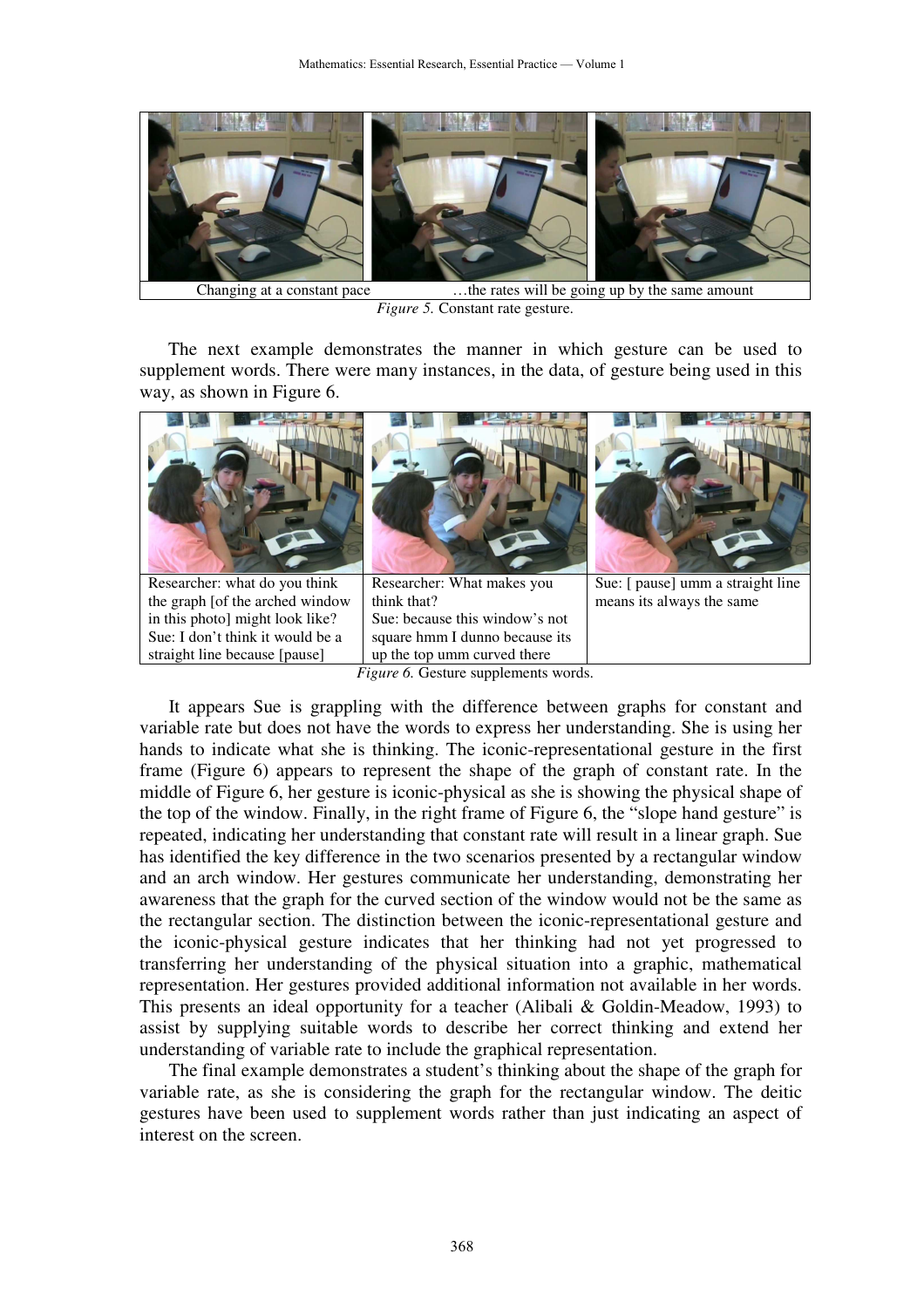

*Figure 7.* Gesture for variable rate.

In this episode (Figure 7), Claire also uses the pointed fingers of both hands to indicate a larger distance, similar in meaning to the manner in which other students have used two straight hands. In Figure 7, the diagram illustrates the up and down motion of the index finger of her right hand. It appears that Claire is contrasting "even" rate by trying to demonstrate "uneven" rate with these deitic gestures. She seems to be associating variable rate with this collection of linear segments, varying the slope from positive to negative in an upward trend.

The gesture episodes observed, offer insights into students' understanding of rate of change, which were absent from their words alone. The images in Figure 2 show some commonly used rate-related gestures. In Figure 3, Annie used the "moving slope gesture" to indicate change in constant rate. Jason's gestures, in Figure 4, suggested confusion between the variables, involved in the rate, which was not evident in the written transcript. John (Figure 5) uses the same shaped gesture as Jason, but matches his words to the gesture. In Figure 6, Sue was unable to verbalise why the graph would not be straight for variable rate, but demonstrated by the repeated use of the "slope gesture" that constant rate would result in a linear graph. Claire's statement, in Figure 7, "like it would probably go like that" could not have been interpreted, whereas her deitic gestures suggest she does not fully understand either constant or variable rate. Gestures augmented the verbal descriptions to give greater depth to the researcher's understanding of the meaning of the students' utterances.

#### *Implications*

The concept of rate involves an understanding of quantities and their measurement. The episodes, described in this paper, demonstrate examples of gesture related to constant rate; gesture related to variable rate; gesture supplementing utterances; gesture contradicting utterances; and gesture consistent with the classification of other researchers. For the students in this study, gestures provided an intermediary stage. They were able to articulate qualitative, but not completely correct quantitative, descriptions of rate; gesture enabled them to communicate their understanding by using non-standard units (e.g., Figure 4).

Analysis of the video evidence showed that these students had a sound conceptual understanding of constant rate of change but some students had difficulty in verbalising this. The use of gesture enabled many students to communicate ideas related to the less abstract graphic and numeric representations but most students, although able to describe operations with the symbolic representation, could not link this to rate of change. Some students were able to use gesture to supplement their utterances relating to variable rate, but none could describe their thinking with words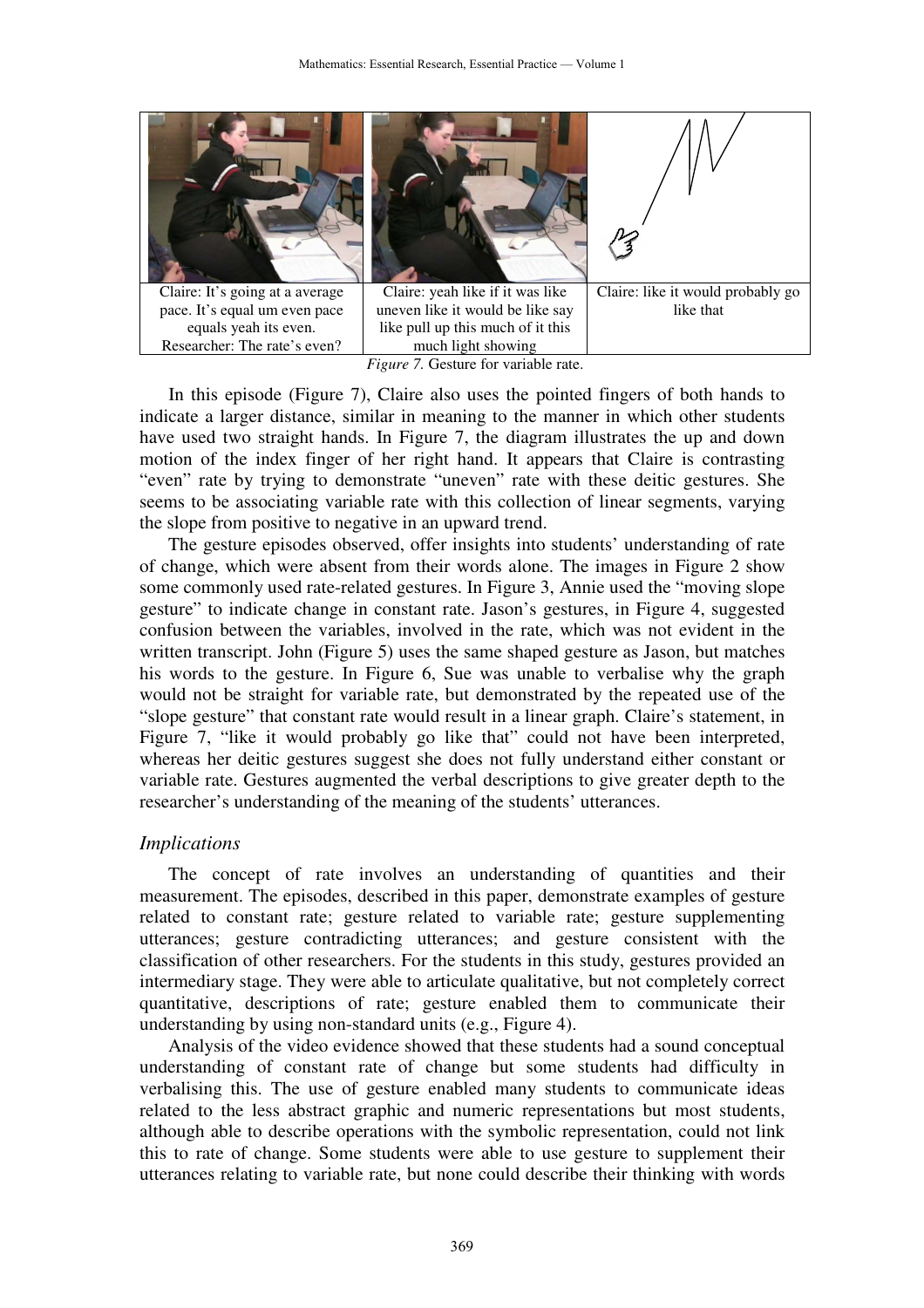alone. Indeed, many students demonstrated little conceptual understanding of variable rate in this non-motion context.

Students' gestures provided a rich source of evidence from which to evaluate their understanding of rate of change. Such evidence is not always available in written tests where only the words are valued. Attention to gestures may enable teachers to comprehend better the depth and accuracy of students' understanding of mathematical concepts and allow teachers to target interventions appropriate for individual students. For example, when students' words and gestures match it is likely that they have a clear understanding of the concept. Such students are ready to explore more advanced concepts. When students cannot find words to express themselves, but can demonstrate concepts through gesture, there is an opportunity for the teacher to build on their understanding by targeting vocabulary and symbolic representations. In the case where students use gestures that contradict their utterances, there is an indication that the students do not, as yet, fully understand the concept. Such a mismatch may alert the teacher to the need, both, to further probe the students' understandings, and also to provide suitable tasks to help the students clarify their understandings. Attending to gesture as well as words helps the teacher more accurately chart their students' growth in understanding of rate of change. The examples included in this paper highlight the advantages of including analysis of gesture in the repertoire of both teachers and educational researchers.

*Acknowledgements.* This study is part of the RITEMATHS project, led by Kaye Stacey, Gloria Stillman, and Robyn Pierce. The researchers thank the Australian Research Council, our six partner schools and Texas Instruments for their financial support of this project, and especially the teachers and students who took part in this study. Special thanks to Gary Asp for sharing his GSP skills.

#### References

- Alibali, M. W., & Goldin-Meadow, S. (1993). Gesture-speech mismatch and mechanisms of learning: What the hands reveal about a child's state of mind. *Cognitive Psychology*, 25(4), 468-523.
- Alibali, M. W., Flevares, L. M., & Goldin-Meadow, S. (1997). Assessing knowledge conveyed in gesture: Do teachers have the upper hand? *Journal of Educational Psychology, 89*(1), 183-193.
- Arzarello, F., Robutti, O., & Bazzini, L. (2005). Acting is learning: Focus on the construction of mathematical concepts. *Cambridge Journal of Education, 35*(1), 55-67.
- Arzarello, F., & Robutti, O. (2004). Approaching functions through motion experiment. *Educational Studies in Mathematics 57*, 305-308.
- Bull, I., Howes, B., Kimber, K., Nolan, C., & Noonan, K. (2003). *Maths for Vic 8*. South Melbourne, VIC: Longman.
- Edwards, L. (2005a). *Metaphors and gestures in fraction talk.* Paper presented at the CERME 4, Fourth Congress of the European Society for Research in Mathematics Education, Sant Feliu de Guíxols, Spain.
- Edwards, L. (2005b). The role of gestures in mathematical discourse: Remembering and problem solving . In H. L. Chick & J. L. Vincent (Eds.), *Proceedings of the 29th annual conference of the International Group for the Psychology of Mathematics Education* (Vol. 1, pp. 135-138). Melbourne: PME.
- Goldin-Meadow, S., Kim, S., & Singer, M. (1999). What the teacher's hands tell the student's mind about math. *Journal of Educational Psychology, 91*(4), 720-730.
- Goldin-Meadow, S., Nusbaum, H., Kelly, S. D., & Wagner, S. (2001). Explaining math: Gesturing lightens the load. *Psychological Science, 12*(6), 516.
- Goldin-Meadow, S. (2004). Gesture's role in the learning process. *Theory Into Practice, 43*(4), 314.
- Hauger, G. S. (1997). *Growth of knowledge of rate in four precalculus students.* Paper presented at the Annual Meeting of the American Educational Research Association. Chicago, IL: American Educational Research Association.